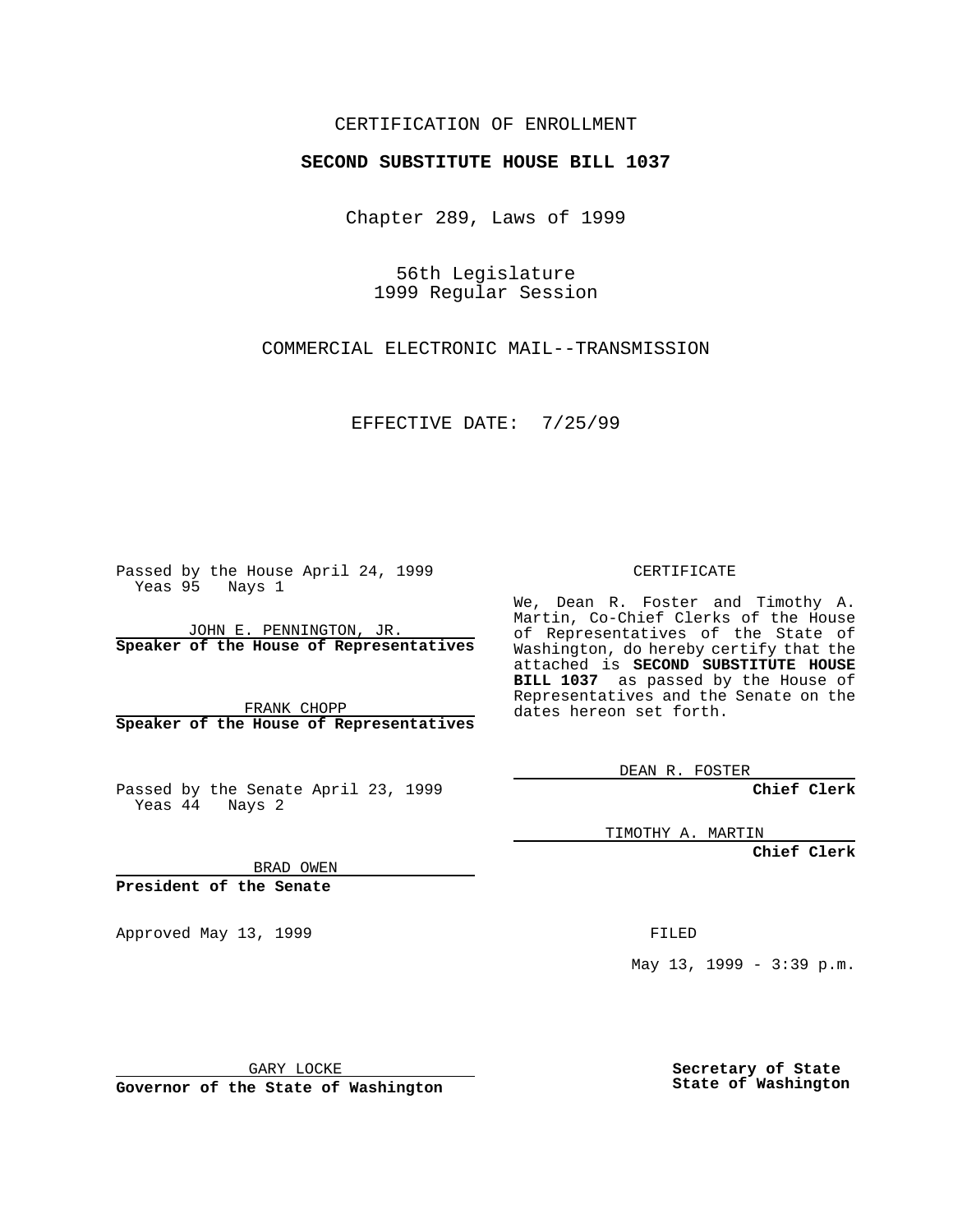# **SECOND SUBSTITUTE HOUSE BILL 1037** \_\_\_\_\_\_\_\_\_\_\_\_\_\_\_\_\_\_\_\_\_\_\_\_\_\_\_\_\_\_\_\_\_\_\_\_\_\_\_\_\_\_\_\_\_\_\_

\_\_\_\_\_\_\_\_\_\_\_\_\_\_\_\_\_\_\_\_\_\_\_\_\_\_\_\_\_\_\_\_\_\_\_\_\_\_\_\_\_\_\_\_\_\_\_

### AS AMENDED BY THE SENATE

Passed Legislature - 1999 Regular Session

### **State of Washington 56th Legislature 1999 Regular Session**

**By** House Committee on Appropriations (originally sponsored by Representatives Bush, Morris and Ruderman)

Read first time 03/08/1999.

1 AN ACT Relating to commercial electronic mail; amending RCW 2 19.190.010, 19.190.020, and 19.190.030; and repealing RCW 19.190.005.

3 BE IT ENACTED BY THE LEGISLATURE OF THE STATE OF WASHINGTON:

4 **Sec. 1.** RCW 19.190.010 and 1998 c 149 s 2 are each amended to read 5 as follows:

6 The definitions in this section apply throughout this chapter 7 unless the context clearly requires otherwise.

 (1) "Assist the transmission" means actions taken by a person to provide substantial assistance or support which enables any person to formulate, compose, send, originate, initiate, or transmit a commercial electronic mail message when the person providing the assistance knows or consciously avoids knowing that the initiator of the commercial electronic mail message is engaged, or intends to 14 engage, in any practice that violates the consumer protection act.

 (2) "Commercial electronic mail message" means an electronic mail message sent for the purpose of promoting real property, goods, or 17 services for sale or lease. It does not mean an electronic mail message to which an interactive computer service provider has attached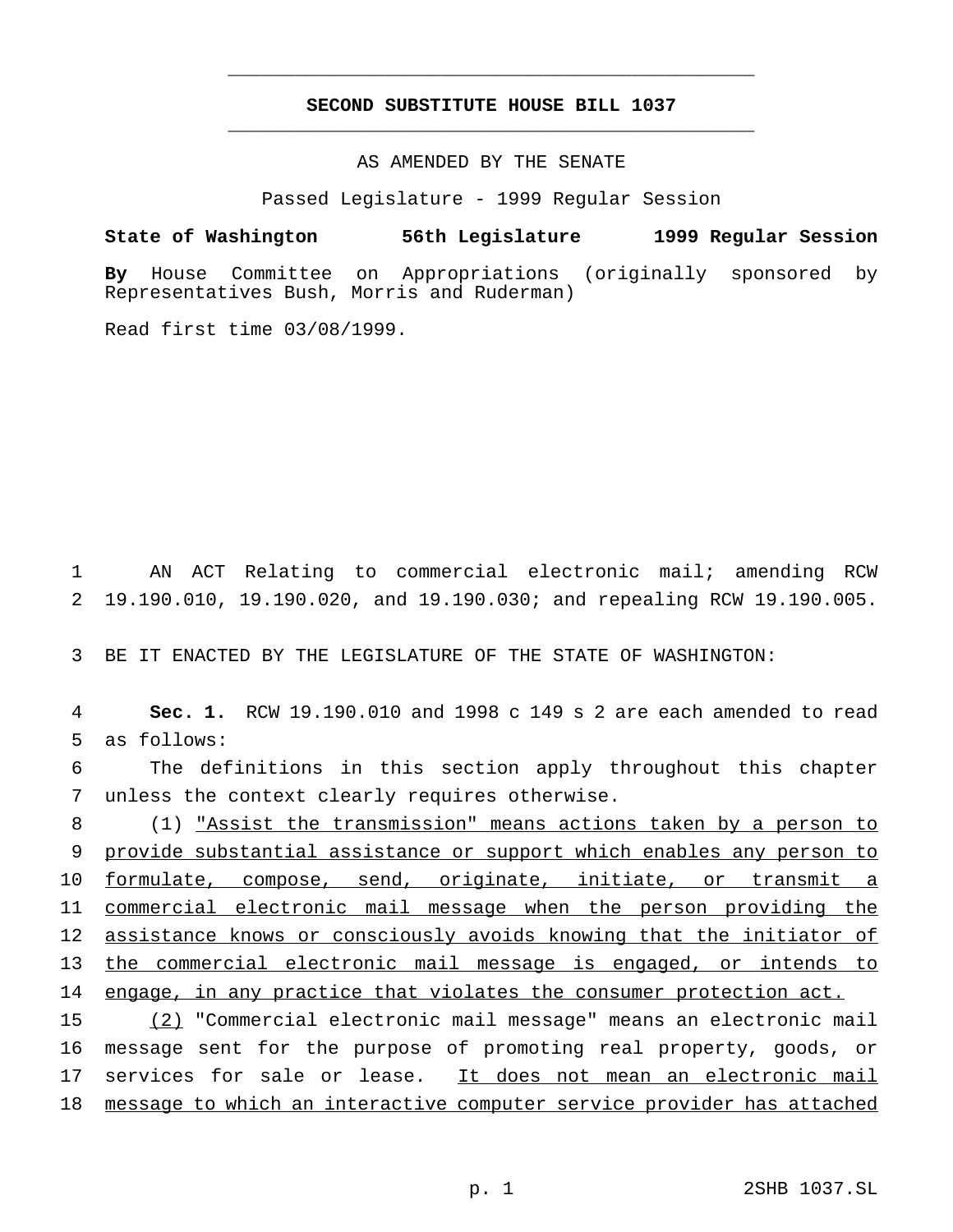an advertisement in exchange for free use of an electronic mail account, when the sender has agreed to such an arrangement.

 ( $(\frac{2}{3})$  "Electronic mail address" means a destination, commonly expressed as a string of characters, to which electronic mail may be sent or delivered.

 $((+3))$   $(4)$  "Initiate the transmission" refers to the action by the original sender of an electronic mail message, not to the action by any intervening interactive computer service that may handle or retransmit 9 the message, unless such intervening interactive computer service assists in the transmission of an electronic mail message when it knows, or consciously avoids knowing, that the person initiating the 12 transmission is engaged, or intends to engage, in any act or practice 13 that violates the consumer protection act.

 $((+4))$   $(5)$  "Interactive computer service" means any information service, system, or access software provider that provides or enables computer access by multiple users to a computer server, including specifically a service or system that provides access to the internet and such systems operated or services offered by libraries or educational institutions.

 $((\frac{1}{5}))(6)$  "Internet domain name" refers to a globally unique, hierarchical reference to an internet host or service, assigned through centralized internet naming authorities, comprising a series of character strings separated by periods, with the right-most string specifying the top of the hierarchy.

 (7) "Person" means a person, corporation, partnership, or association.

 **Sec. 2.** RCW 19.190.020 and 1998 c 149 s 3 are each amended to read as follows:

29 (1) No person((<del>, corporation, partnership, or association</del>)) may 30 initiate the transmission, conspire with another to initiate the transmission, or assist the transmission, of a commercial electronic mail message from a computer located in Washington or to an electronic mail address that the sender knows, or has reason to know, is held by a Washington resident that:

 (a) Uses a third party's internet domain name without permission of 36 the third party, or otherwise misrepresents or obscures any information in identifying the point of origin or the transmission path of a commercial electronic mail message; or